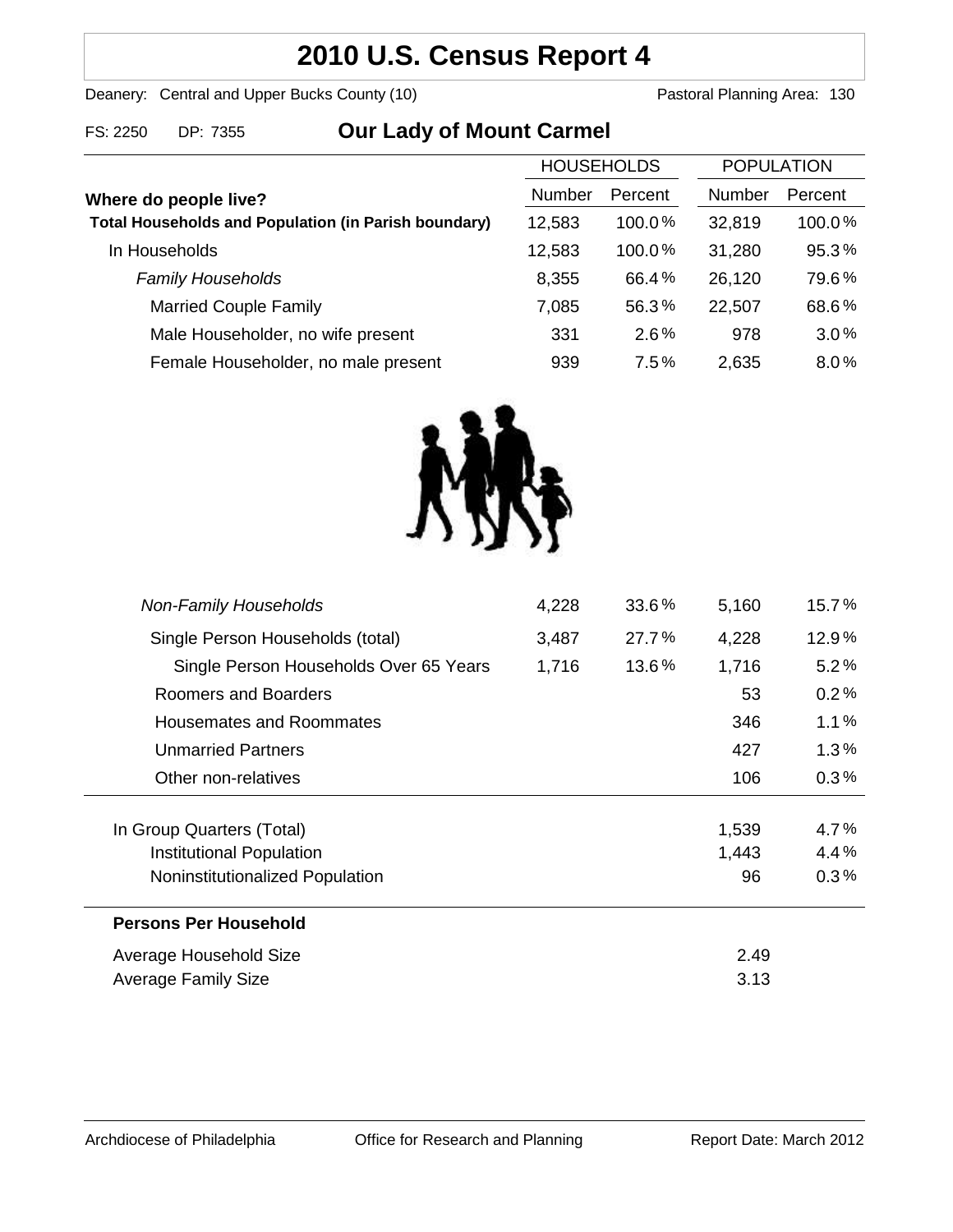### **2010 U.S. Census Report 4**

Deanery: Central and Upper Bucks County (10) Deanery: Central and Upper Bucks County (10)

### FS: 2250 DP: 7355 **Our Lady of Mount Carmel**

|                                                      |                | <b>POPULATION</b> |  |
|------------------------------------------------------|----------------|-------------------|--|
| Where do Children - Under Age 18 Live?               | Number         | Percent           |  |
| Total Children - Under Age 18 (in Parish boundary)   | 7,460          | 100.0%            |  |
| In Households                                        | 7,421          | 99.5%             |  |
| Householder or spouse is under 18                    | 1              | 0.0%              |  |
| With Related:                                        |                |                   |  |
| Married-Couple Family                                | 6,100          | 81.8%             |  |
| Male Householder, No Wife Present                    | 266            | $3.6\%$           |  |
| Female Householder, No Husband Present               | 714            | 9.6%              |  |
| <b>Other Related Householder</b>                     | 48             | 0.6%              |  |
| <b>With Non-Relatives</b>                            | 77             | 1.0%              |  |
| Grandparent Householder                              | 214            | 2.9%              |  |
| In Group Quarters                                    | 40             | 0.5%              |  |
| Institutionalized population                         | 33             | 0.4%              |  |
| Noninstitutionalized population                      | $\overline{7}$ | 0.1%              |  |
| Where do Adults - Age 65 and Older - Live?           |                |                   |  |
| Total Adults - Age 65 and Older (in Parish boundary) | 5,791          | 100.0%            |  |
| In Households                                        | 5,101          | 88.1%             |  |
| Family Households:                                   | 3,227          | 55.7%             |  |
| Is Householder or Spouse                             | 2,935          | 50.7%             |  |
| With Other Relative Householder                      | 52             | 0.9%              |  |
| With Non-Related Householder                         | 9              | 0.2%              |  |
| is Parent                                            | 143            | 2.5%              |  |
| is Parent-in-Law                                     | 88             | 1.5%              |  |
| In Non-family Households:                            | 1,874          | 32.4%             |  |
| Male Living Alone                                    | 393            | 6.8%              |  |
| Male not Living Alone                                | 53             | 0.9%              |  |
| Female Living Alone                                  | 1,323          | 22.9%             |  |
| Female not Living Alone                              | 37             | 0.6%              |  |
| Other                                                | 68             | 1.2%              |  |
| In Group Quarters                                    | 690            | 11.9%             |  |
| Institutionalized population                         | 685            | 11.8%             |  |
| Noninstitutionalized population                      | 5              | 0.1%              |  |
| Housing Units in the Parish boundary                 |                |                   |  |
| <b>Total Housing Units</b>                           | 13,155         | 100.0%            |  |
| Occupied                                             | 12,583         | 95.7%             |  |
| Owner-Occupied                                       | 9,299          | 70.7%             |  |
| Renter-Occupied                                      | 3,283          | 25.0%             |  |
| Vacant                                               | 572            | 4.3%              |  |

Archdiocese of Philadelphia **Office for Research and Planning** Report Date: March 2012